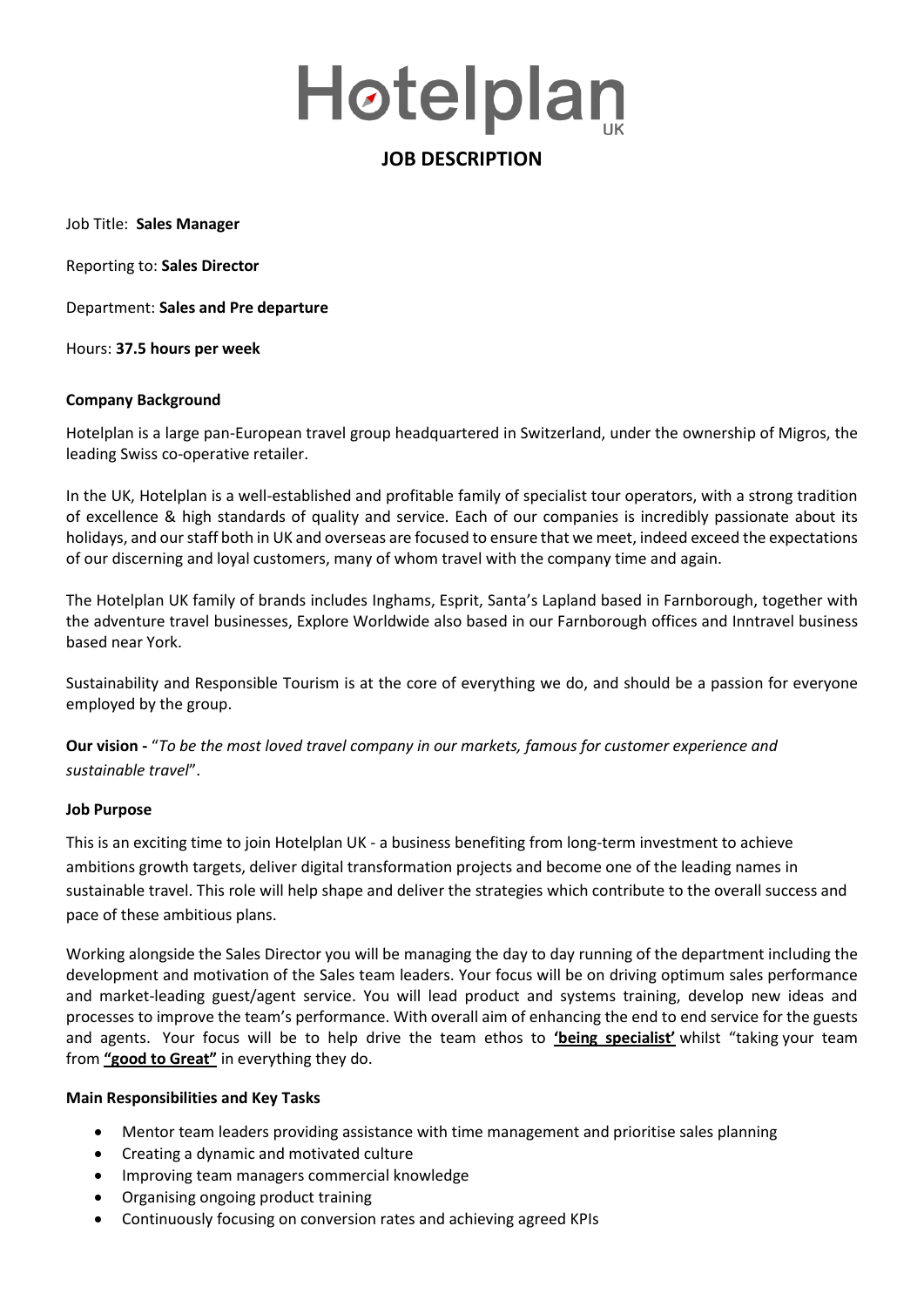- Assisting team managers with early alerting when team performance is behind target offering assistance to get back on track
- Monitor customer feedback to address pain points
- Taking monthly 1-2-1 appraisals
- Conducting weekly reviews
- Report weekly KPIs to Sales Director
- Recruitment and setting clear job expectations
- Gain insight from call recording
- Monitor call flows
- Develop inter departmental relationships and working practices
- Monitor competitor's sales and service activity
- Taking responsibility for critical business decisions balancing commercial priorities with customer service
- Isolating issues and finding solutions to stop them happening again
- Responsible for the creation and smooth operation of rosters and shift patterns
- Attend weekly trading meetings when needed, giving insight to the process from information gained within sales and taking information back to steer the team's performance
- Empowering the team managers to make decisions and guiding when they need assistance
- Stand in for Sales Director in meetings when not available

#### **Knowledge, Skills & Experience**

- Using Excellent communication skills at all levels, face to face, written and verbal, with the ability to land key messages
- Proven record of nurturing teams to extract their full potential
- Experience of smashing sales and service targets, ideally in the travel industry
- Systems competent and confident using back office and telephony/communication tools
- Comprehensive understanding the importance of customer service whilst being commercially astute
- High attention to detail with excellent organisational skills
- Effect use of all sales channels
- Develop strong relationships with other internal departments, influencing key stakeholders with sales insight.

#### **Key Competencies**

- Understanding and influencing the team to deliver a Customer Centric strategy, driving results through sales and service
- Using your commercial acumen to prioritise service versus cost decisions
- Developing, monitoring and maintaining a high performing team
- Efficient and accurate reporting skills
- The understanding on how to make "us easy to work with"

#### **Values**

- Be Passionate in everything we do
- Work together as a United team
- Be innovative embracing and driving change
- Trusted, open and honest
- Stand out and be distinctive

### **Working Relationships (internal, external, cross-functional, direct reports)**

*This Position Description is intended to describe the general content of and requirements for the performance of this position. It is not to be construed as an exhaustive statement of duties, responsibilities or requirements, and you*